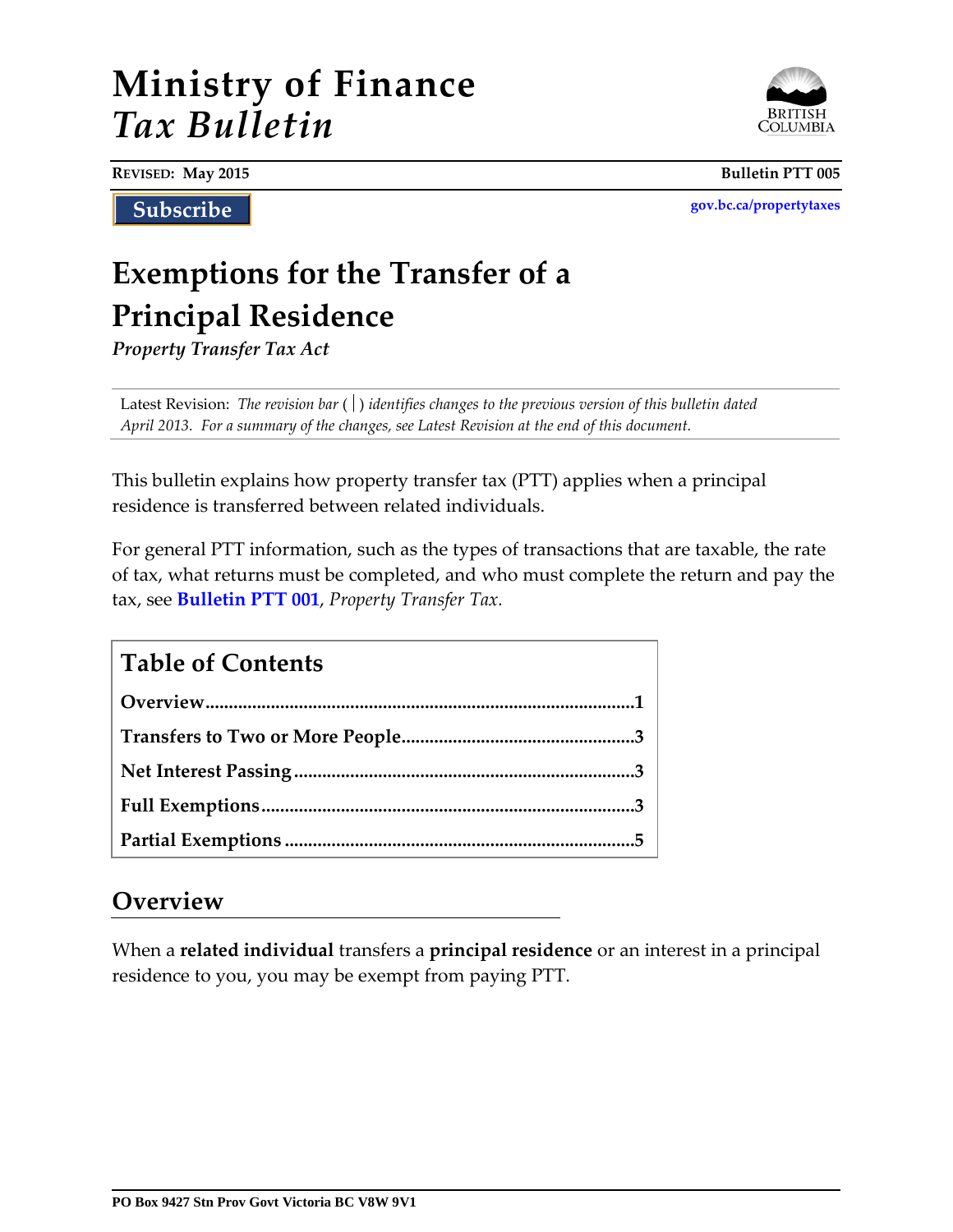The following people are considered to be a **related individual**:

- your spouse, child, grandchild, great-grandchild, parent, grandparent or great-grandparent,
- the spouse of your child, grandchild or great-grandchild, and
- the child, parent, grandparent or great-grandparent of your spouse.

**Please note:** Child includes a stepchild.

Your spouse is:

- a person who you are married to, or
- a person who you are living and cohabitating with in a marriage-like relationship, provided that you have been living and cohabitating in that relationship for a continuous period of at least two years. This includes a marriage-like relationship between people of the same gender.

The following are examples of people who are **not** considered to be a related individual:

your sister, brother, uncle, aunt, niece or nephew.

This means, for example, that you are required to pay PTT if your brother or sister transfers a principal residence to you.

A property is considered to be a **principal residence** if the following four criteria are met.

1. Before the transfer, either you (the transferee) usually resided and used the property as your home, or the person transferring the property to you (the transferor), usually resided and used the property as his or her home.

**Please note**: When a trustee is involved in a transfer, the trustee becomes the transferor and this requirement applies instead to the settlor or the deceased.

- 2. The improvements on the land (e.g. buildings) are designed to accommodate, and do in fact accommodate, three families or less.
- 3. The improvements on the land are classified as residential by BC Assessment.
- 4. The land is 0.5 hectares (1.24 acres) or smaller.

To qualify for a full exemption from PTT, the entire property must meet these requirements, regardless of the interest in the property that may actually be transferred.

**Please note:** A person is considered to have only one principal residence at a time.

To claim an exemption described in this bulletin, you need to file a *Special Property Transfer Tax Return* form (**[FIN 579S](http://www.sbr.gov.bc.ca/documents_library/forms/0579ssample.pdf)**) and enter the appropriate exemption code. The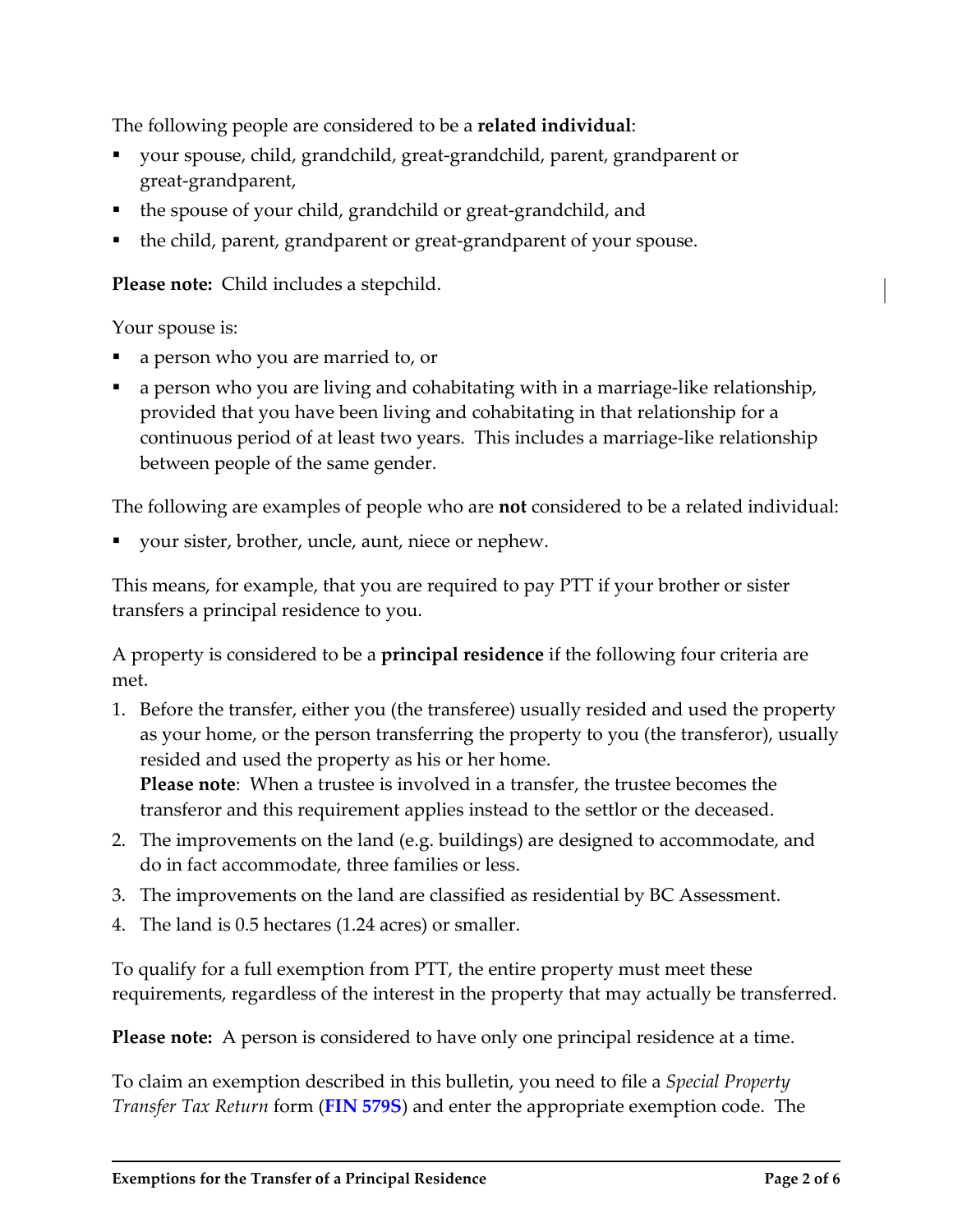<span id="page-2-0"></span>codes for these exemptions are provided below. The codes are also listed in the *Instruction Guide for Completion of General, Special and Electronic Property Transfer Tax Returns* (**[FIN 579/WEB](http://www.sbr.gov.bc.ca/documents_library/forms/0579Guide.pdf)**).

# **Transfers to Two or More People**

If a principal residence is transferred to two or more people who are not all related individuals of the transferor, the exemption applies only to the interest acquired by the people who are related individuals of the transferor. For example, your mother transfers her principal residence jointly to you and your fiancé, but you are not living in a common-law spousal relationship. The exemption applies only to the 50% interest acquired by you because your fiancé is not considered to be a related individual.

# **Net Interest Passing**

If registered title to a property is held in joint tenancy, and one of the owners transfers their interest to a related individual, the ministry determines eligibility for the exemption based only on the partial interest being transferred (i.e. the net interest passing).

For example, A and B own a property as joint tenants and wish to transfer B's interest to C so that A and C will own the property as joint tenants.

A & B (joint tenants) to  $A & C$ (joint tenants)

A's interest in the property does not change as a result of the transfer. Therefore, the ministry determines whether C is exempt from paying PTT based on the transfer of the net interest (50%) in the property passing from B to C. This means that C may qualify for an exemption if B and C are related individuals.

# **Full Exemptions**

The criteria for an exemption from PTT depend on the circumstances of the transfer.

### **Transfers Not Involving a Trustee**

When a related individual transfers a principal residence or an interest in a principal residence to you, you do not pay PTT provided that the following three criteria are met.

- 1. You are a Canadian citizen or a permanent resident as determined by Citizenship and Immigration Canada.
- 2. A trustee is not involved in the transfer.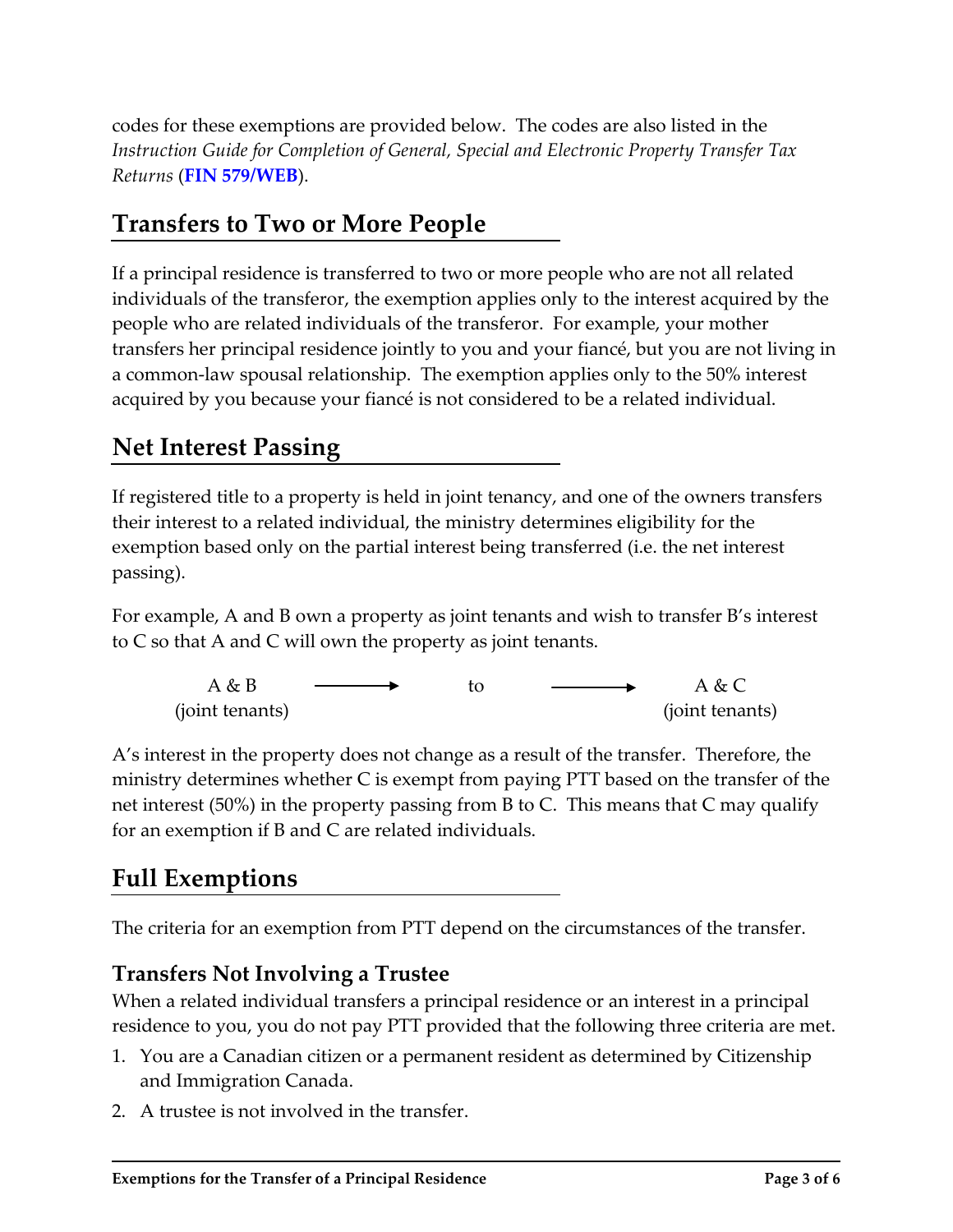3. The property that you are acquiring has been the principal residence of **either you or the transferor for a continuous period of at least six months immediately before the transfer**. To meet this requirement, you need to register the transfer with the land title office while the person who has been living on the property for the required period of time is still living on the property.

#### **To claim this exemption, enter code 05.**

### **Transfers through Estates or Trusts under Wills**

When you receive a principal residence or an interest in a principal residence through the estate of a deceased, or a trust set up under the will of a deceased, you do not pay PTT provided that the following six criteria are met.

- 1. You are a Canadian citizen or a permanent resident as determined by Citizenship and Immigration Canada.
- 2. The transferor is registered at the land title office as a trustee of the property being transferred.
- 3. The transferor is a trustee of the deceased's estate or a trust set up under the deceased's will.
- 4. You are a beneficiary of the estate or trust.
- 5. You and the deceased were related individuals at the time of his or her death.
- 6. The property that you are acquiring was:
	- the deceased's principal residence immediately before his or her death, **or**
	- your principal residence for a continuous period of at least six months immediately before the deceased's death.

#### **To claim this exemption, enter code 40.**

#### **Transfers through Trusts Settled During the Lifetime of the Settlor**

The settlor is the person who gave the property that is being transferred to the trust estate, or gave assets to the trust estate to acquire the property. The settlor does not have to be the creator of the trust.

When you receive a principal residence or an interest in a principal residence through a trust during the lifetime of the settlor, you do not pay PTT provided that the following five criteria are met.

- 1. You are a Canadian citizen or a permanent resident as determined by Citizenship and Immigration Canada.
- 2. The transferor is registered at the land title office as a trustee of the property being transferred.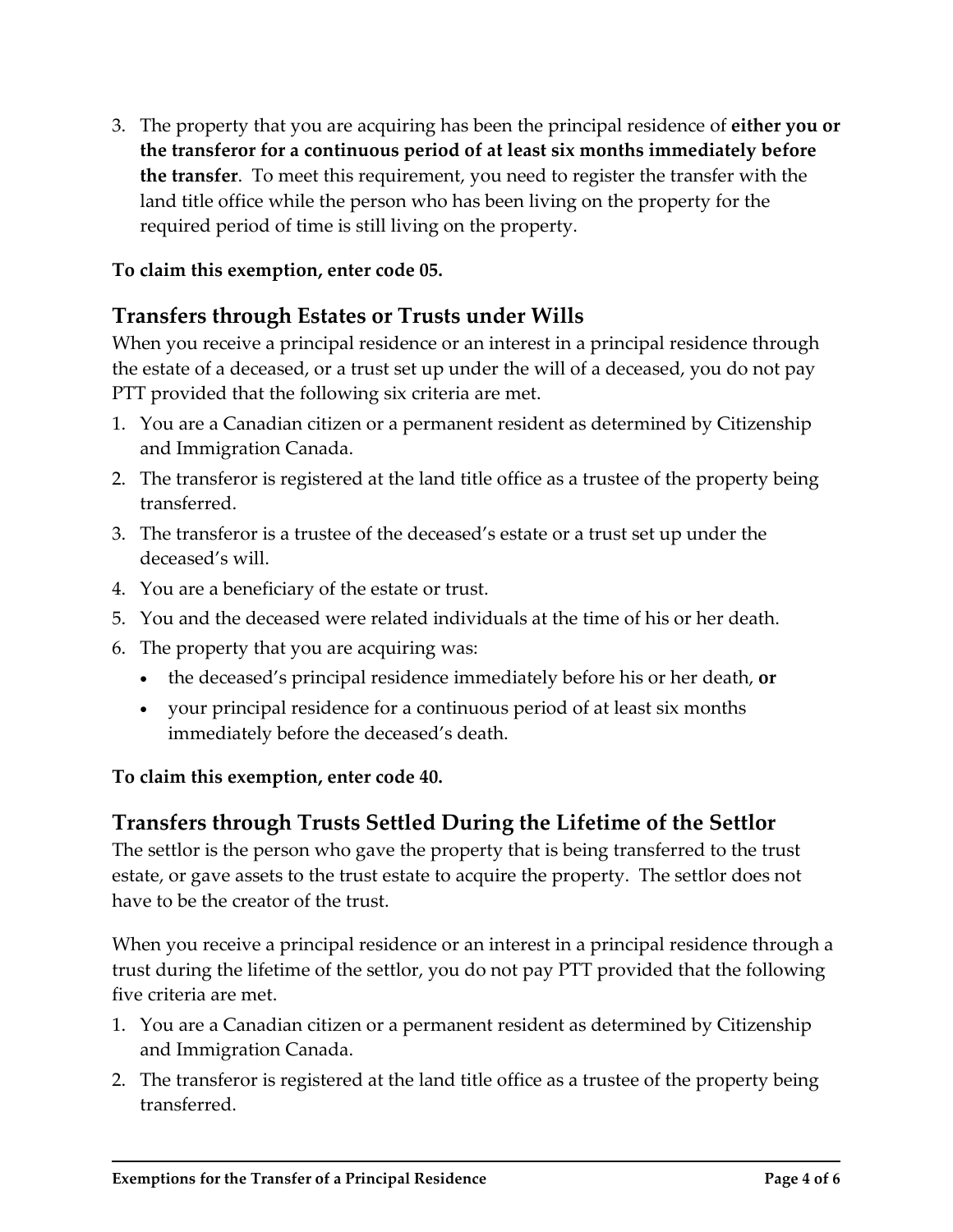- <span id="page-4-0"></span>3. You are a beneficiary of the trust.
- 4. You and the settlor of the trust are related individuals.
- 5. The property that you are acquiring has been the principal residence of **either you or the settlor for a continuous period of at least six months immediately before the date of the transfer**. To meet this requirement, you need to register the transfer with the land title office while the person who has been living on the property for the required period of time is still living on the property.

**To claim this exemption, enter code 41.** 

# **Partial Exemptions**

If the principal residence you receive is on land larger than 0.5 hectares (1.24 acres), and/or there are improvements on the land that are not classified as residential, **but the transfer meets all of the other requirements for an exemption**, you do not pay PTT on:

- the portion of the fair market value of the land that is equivalent to the ratio of 0.5 hectares to the total area of the land, and/or
- the fair market value of the improvements on the land that are classified as residential by BC Assessment.

For example, the principal residence you are acquiring an interest in is 2 hectares. In this case, you pay PTT on the portion of the fair market value of the land that is equal to 1.5 hectares (2 hectares less .5 hectares). Use the **[Principal Residence Partial Exemption](http://www.sbr.gov.bc.ca/business/Property_Taxes/Property_Transfer_Tax/prpe_calculation.htm)  [Calculator](http://www.sbr.gov.bc.ca/business/Property_Taxes/Property_Transfer_Tax/prpe_calculation.htm)** to help you calculate the amount of PTT payable.

To claim and calculate the partial exemption, you need to file a *Special Property Transfer Tax Return* form (**[FIN 579S](http://www.sbr.gov.bc.ca/documents_library/forms/0579ssample.pdf)**) and enter the appropriate exemption code. The form and *Instruction Guide for Completion of General, Special and Electronic Property Transfer Tax Returns* (**[FIN 579/WEB](http://www.sbr.gov.bc.ca/documents_library/forms/0579Guide.pdf)**) provides further information on how to calculate the partial exemption.

For more information on determining fair market value, see **[Bulletin PTT 001](http://www.sbr.gov.bc.ca/documents_library/bulletins/ptt_001.pdf)**, *Property Transfer Tax.*